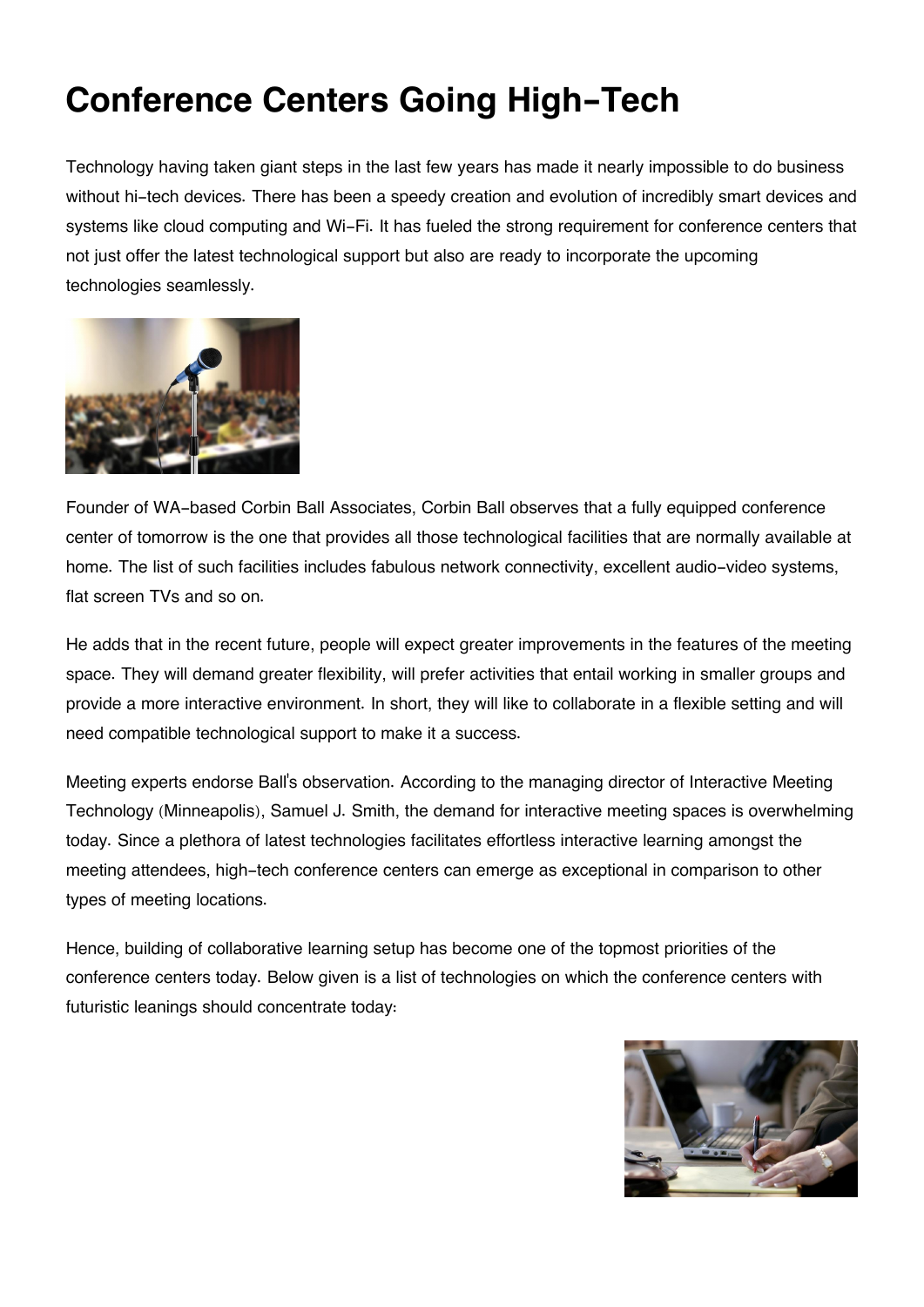## **- Pay attention to bandwidth**

AT&T Executive Education and Conference Center's director of sales and marketing, Keith Purcell, highlights the fundamental role played by bandwidth in delivering a successful meeting.

He says that for any evolved conference center, offering excellent network connectivity is impossible without a substantial bandwidth; and without sufficient bandwidth, the possibilities of having a flexible meeting space become very stifled.

A report published by PhoCus Wright Market Research in January 2012 reveals that out of 4 business travelers, three use tablets. Then, Pew Research Center anticipates that by 2016, as many as 10 billion mobile devices will be functional in the world.

Keeping in view these trends, larger bandwidth is not a luxury but a necessity if a business has to be carried on in the digital world.

Cedric Fasbender of Dolce Hayes Mansion (CA) informs that a technologically supportive conference center should definitely have at least 100 Mbit/s for providing satisfactory connectivity to its clients.

Additionally, the conference center should also focus on the methods for routing a bandwidth and multiple access points. It should also provide the facility to offer secure networks to its clients so that they can hold confidential meetings.

# **- Technology in personal access**

The infiltration of Smartphones, laptops, and tablets in daily life has changed the way in which meetings are held today. Jessica Levin of Seven Degrees Communications observes that instead of having the proceedings of the meeting on a big screen, the trend is to provide information personally to each attendee through handheld devices.

Mobile apps extend greater control to the attendees of a meeting. They can control the lighting in the room and the projector through their personal devices. Several conference centers have developed their own apps that allow their clients to customize the technological aspect of their meetings.

#### **- The power of touch**

According to Michael C Magnani, CEO of nVision, touchscreens enhance the interactive environment of the meetings and the conference centers are fast acknowledging this fact. Multi-touch, high-definition large digital screens let the attendees interact on a personal level that they do not enjoy through their handheld devices.